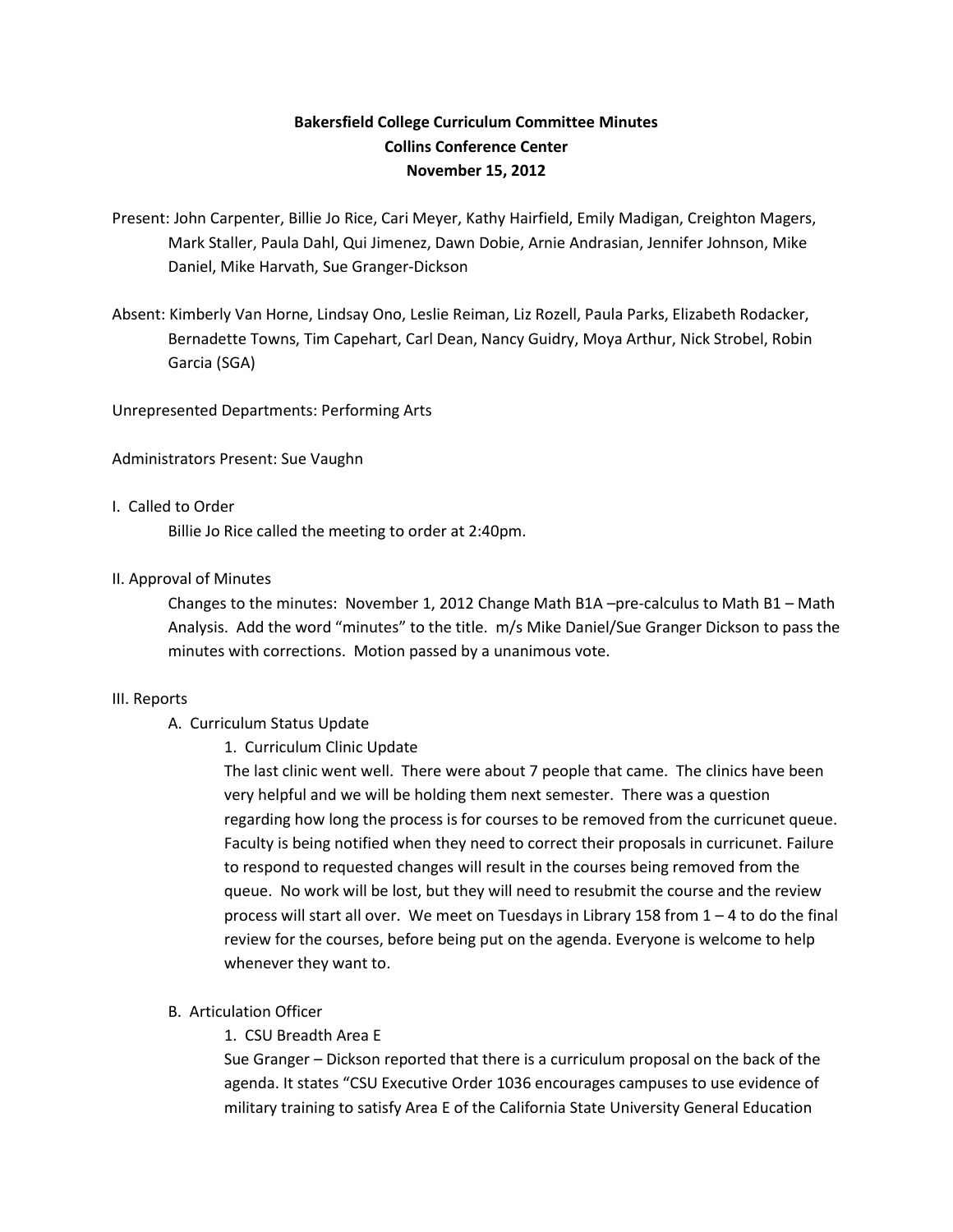Breath. Typically this evidence is the completion of basic training as listed on a veteran's discharge papers, form DD-214. This proposal is to follow the lead of the CSU campuses that have all elected to honor GE Breadth transfer certifications that clear Area E Lifelong Learning with A DD-214 for Bakersfield College student veterans." The Community Colleges are being urged to accept student veterans. Basic Training counts for credit under Area E of the CSU GE Breadth - Lifelong Learning and Self Development. m/s Dawn Dobie/Mark Staller to approve the proposal that Bakersfield College Curriculum Committee recommend to Bakersfield College Administration that BC will use an approved veteran's DD-214 to clear Area E of the CSU GE Breadth Area E Lifelong Learning. Motion passed by a unanimous vote.

Sue shared the memo with the subject: "Clarification from C-Id Advisory Committee Nov. 14, 2012 (Textbook dates and review cycle)". She would like to discuss this at a later date. Sue Vaughn would like to be kept in the loop regarding CID numbers that need to be on transcripts. Sue Granger – Dickson stated that she will keep Sue Vaughn in the loop when she hears things.

# IV. Proposed Courses for Approval

m/s Arnie Andrasian/Kathy Hairfield to approve the list of proposed courses for approval. Math courses are approved contingent upon Arnie meeting with Sharon right after this meeting to make all necessary changes. Motion passed by a unanimous vote. AUTO B2A Engine Repair and Machining AUTO B2B Advanced Engine Repair and Machining AUTO B106 Auto Brakes/Suspension/Alignment AUTO B112 Auto Transmission/Gear Boxes CHDV B13C Child Growth and Development: The Infant and Toddler Years CHDV B40 Creative Art, Movement, and Music Activities for Young Children CRPS B1 Principles of Crop Production FIRE B3 Fire Command, Strategy, Tactics MATH B6A Analytic Geometry/Calculus MATH B6C Calculus III MATH B6D Ordinary Differential Equations MATH B6E Elementary Linear Algebra NURS B33 Advanced Pharmacology PSYC B1A – General Psychology ASTR B1 Physics of the Cosmos – course update ASTR B2 Life in the Universe – course update

ASTR B3 Solar System – course update

#### IV. Courses up for Review

Courses up for review need to be completed by Monday, 11/26/12. There are a few extra days because of the Thanksgiving Holiday.